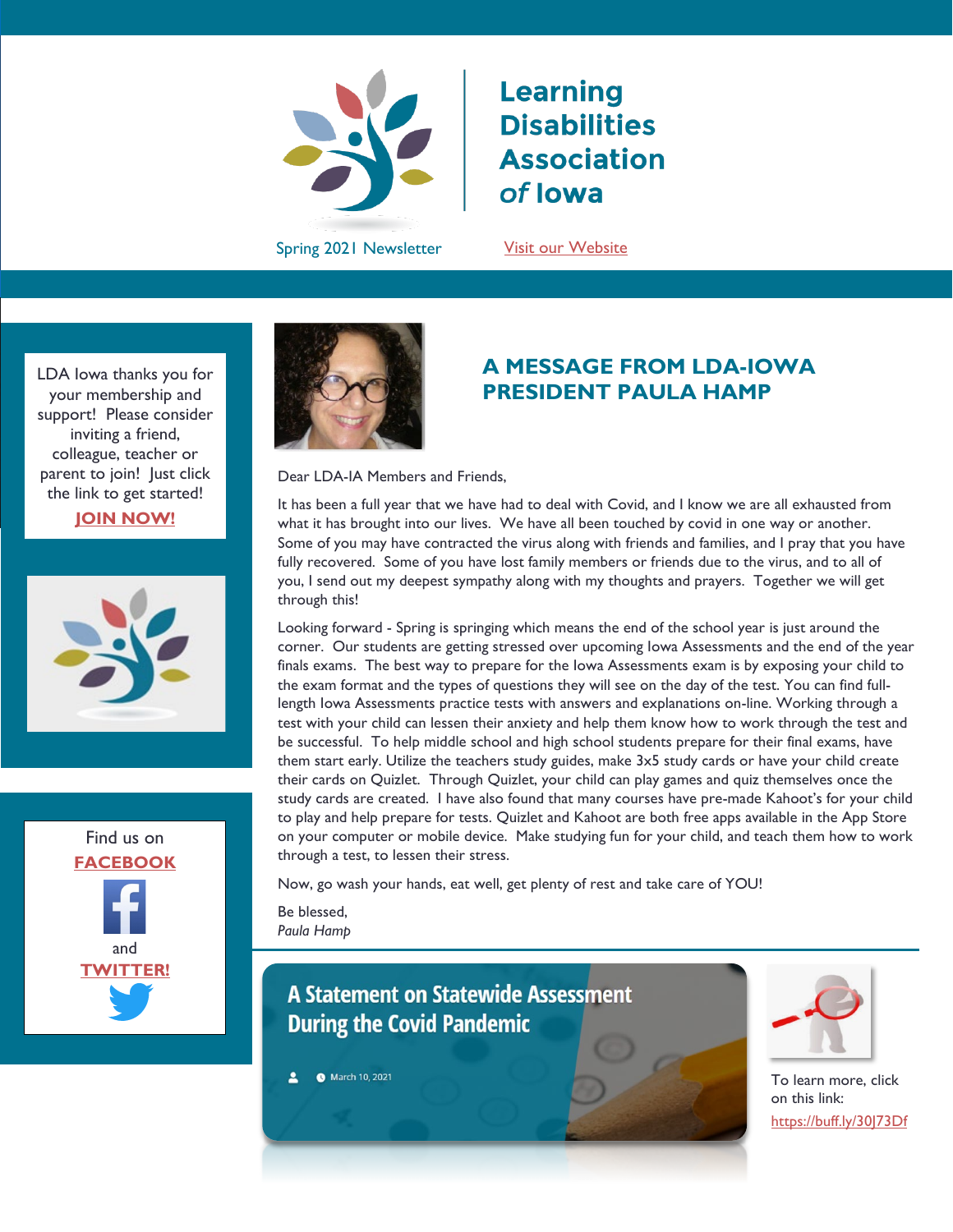

#### **Next Board Meetings:**

**-April 17, 2021 -July 10, 2021 -September 11, 2021 -October 23, 2021**

(All meetings are by Zoom unless otherwise noted.)

.......................

For more information about attending a board

 **Email:**  [learningdisabiltiesofiowa@gmail.com](mailto:learningdisabiltiesofiowa@gmail.com)

 **Phone: 515-209-2290**

meeting, contact us:

# **TRANSITIONS: LOOKING AHEAD!**

**KINDERGARTEN:** It's hard to believe that it is Kindergarten Round-Up time! How will I know whether my child is ready? What can I do this summer to help with that transition? The Iowa Department of Education produced a FREE handbook **[GETTING SCHOOL READY IN IOWA](https://idph.iowa.gov/Portals/1/userfiles/142/readiness%20brochure%20FINAL.pdf)**. Find information about kindergarten expectations and what families/caregivers and schools can do.

**MIDDLE SCHOOL/HIGH SCHOOL:** Transitions can be difficult, even as our kids get older. Here are some of our favorite resources for helping with these transitions! Check out the website **[Understood.org](http://www.understood.org/)** for these and many other helpful articles!

**[6 Steps to Prepare Your Child for Changes to Routine in Middle School](https://www.understood.org/en/school-learning/choosing-starting-school/moving-up/6-steps-to-prepare-your-child-for-changes-to-routine-in-middle-school) [10 Steps for Making a Smooth Transition to High School](https://www.understood.org/en/school-learning/choosing-starting-school/moving-up/10-steps-for-creating-a-smooth-transition-to-high-school)**

**COLLEGE:** How do you know if a school is going to be a good "fit"? Do schools need to follow my high school IEP or 504 Plan? Should I talk to the Disability Services office at the college about my disability? To find answers to these and many more questions, check out articles by our friends at **[Understood.org](http://www.understood.org/)**.

 **[Choosing a College: How to Help Kids Weigh the Options](https://www.understood.org/en/school-learning/choosing-starting-school/leaving-high-school/how-to-choose-a-college-for-students-with-learning-disabilities) [When College Professors Refuse Accommodations: 5 Things to Know](https://www.understood.org/en/school-learning/choosing-starting-school/leaving-high-school/when-college-professors-refuse-accommodations-5-things-to-know) [7 Things to Know About College Disability Services](https://www.understood.org/en/school-learning/choosing-starting-school/leaving-high-school/7-things-to-know-about-college-disability-services) [10 Steps to a More Organized College Application Process](https://www.understood.org/en/school-learning/choosing-starting-school/leaving-high-school/10-steps-to-a-more-organized-college-application-process)**

#### LDA Iowa Has a New Logo!



**Learning Disabilities Association of Iowa** 

Thank you to LDA America for developing this new logo! LDAA and all state affiliates now share this logo. By working together, we can do more to improve outcomes for those impacted by Learning Disabilities.



ŀ

**Don't miss out** on these great resources from LDA! LDA Iowa appreciates your continued membership and encourage you to invite others to join! Contact us if you'd like to learn more about these resources, LDA Iowa or if you want to be more involved! We'd love to have you and look forward to hearing from you!

Email: **[learningdisabiltiesofiowa@gmail.com](mailto:learningdisabiltiesofiowa@gmail.com)** Phone: **515-209-2290**